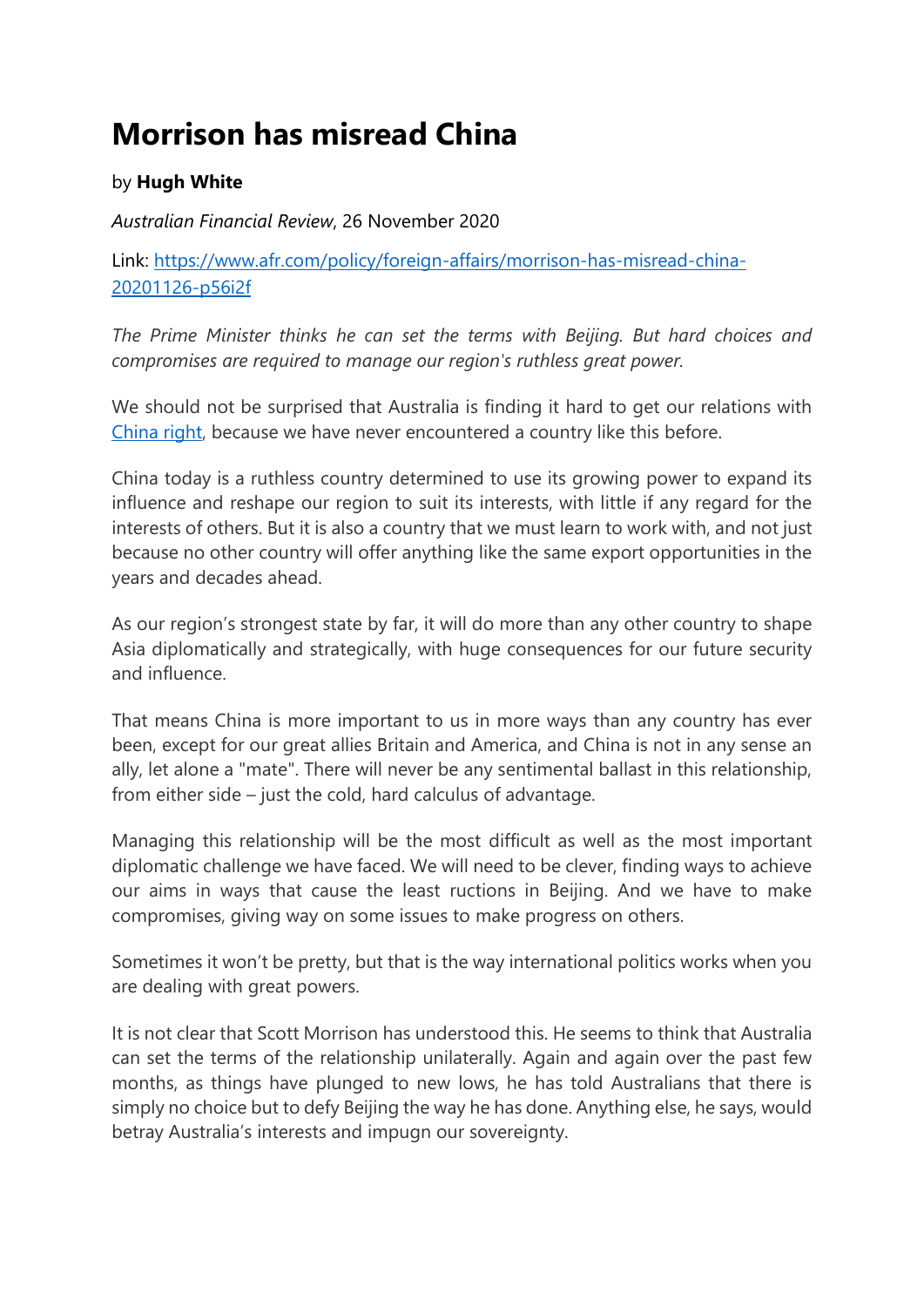This absurd oversimplification of such a complex and important issue is, frankly, an insult to our intelligence.

But we know why he does it. In the age of Brexit and Trump, Morrison is alive to the popular appeal of a leader seen to be standing firm in defence of our national independence and identity from interfering foreigners.

Morrison has been happy to defy Beijing to present himself in this light. He has found plenty of flag-waving jingoists to encourage him. But now he finds that it is bad politics as well as bad government to trash this most important relationship for short-term applause.

The reality is that international relationships, like any other kind, always require a good deal of accommodation and compromise. Our national interests do not all lie on one side of the issue, and we need to balance competing interests that pull us different ways.

It is simply not true to say that doing this undermines our sovereignty or threatens our democracy. It is what we have to do as a sovereign nation to get the best outcome we can in a world where we cannot have everything our own way.

That means we are going to have to make some hard choices and some nuanced judgments. We do need to guard against Chinese interference in our politics, but we might talk less about how we are doing it. We do need to keep an eye on Chinese investments, but we should not exaggerate the risks they pose. And sometimes we will have to accept risks to avoid unacceptable costs.

This is what our neighbours are doing. Morrison's trip to Japan last week was [designed](https://www.afr.com/link/follow-20180101-p56gta)  [to show that we can deal with China by teaming up with other regional countries to](https://www.afr.com/link/follow-20180101-p56gta)  [isolate it.](https://www.afr.com/link/follow-20180101-p56gta) He brandished the low-level defence administrative agreement which he signed as evidence that Tokyo was on board for this.

But that is not so. This week, hard on Morrison's heels, China's Foreign Minister went to Tokyo to plan a state visit by President Xi Jinping. That is possible because Japan has been able to build better relations with Beijing without compromising its core interests. That shows how different Japan's approach to China is from ours, despite the much more serious differences between them.

In a ham-fisted attempt to mend things with Beijing, Morrison in a [major speech](https://www.afr.com/link/follow-20180101-p56gxv) this week, and in these pages on Wednesday, distanced himself from Washington by saying Australia was not taking America's side against China. He stressed that Australia does not see China as a strategic rival the way America does.